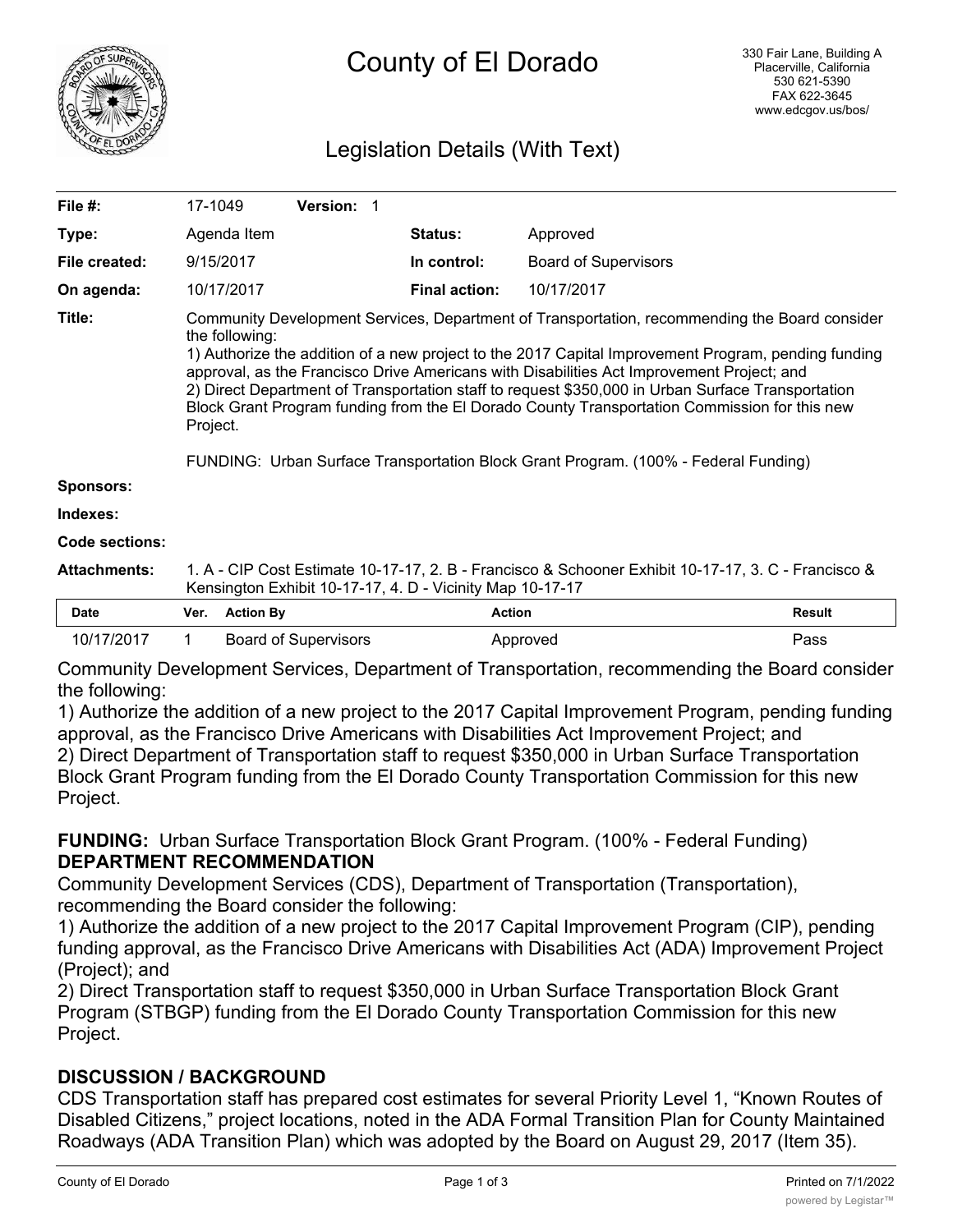Transportation staff evaluated priorities, cost, and location for the best combination of ADA sites to combine into a single CIP project.

The two locations that were found to best meet the criteria are:

- Francisco Drive and Schooner Drive
- Francisco Drive and Kensington Drive

The location of these two ADA sites are within 600 feet of each other, have above average pedestrian traffic volumes, and are adjacent to Lake Forest Elementary School (School) and Windsor Point Park (Park) in El Dorado Hills. As noted in the ADA Transition Plan, both of these are Priority Level 1 sites and are listed in the first group of projects to be completed in Fiscal Year 2018/19.

At the Francisco Drive and Schooner Drive intersection, the Project proposes to relocate the crosswalk on Francisco Drive to the other side of the Schooner Drive intersection, creating a more direct route between the School, Park, and existing sidewalks. The crosswalk on Schooner will remain and be improved with new delineation. In addition to this, new ADA compliant curb ramps will be installed where warranted to accommodate the crosswalks. The cost of these improvements is estimated at \$167,000.

At the Francisco Drive and Kensington Drive intersection, the Project proposes to improve crosswalk delineation, install new ADA compliant curb ramps, and replace approximately 200 feet of concrete sidewalk. The cost of these improvements is estimated at \$183,000.

The Project total estimated cost of \$350,000 includes planning, environmental, design, right of way, and construction. The cost estimating method takes into consideration utility conflicts, landscaping, traffic control, and current construction unit prices from similar projects.

### **ALTERNATIVES**

1) The Board could approve the proposed Project and direct Transportation staff to seek alternate funding.

2) The Board could choose not to approve the new Project under the ADA Transition Plan and jeopardize the County's compliance with ADA.

3) The Board could direct Transportation staff to evaluate different project(s) under the ADA Transition Plan and seek funding for those projects.

### **OTHER DEPARTMENT / AGENCY INVOLVEMENT**

El Dorado County Transportation Commission (EDCTC)

## **CAO RECOMMENDATION**

It is recommended that the Board approve this item.

#### **FINANCIAL IMPACT**

There is no financial impact or change to Net County Cost associated with this item. The Board will not obligate the County with the current requested action.

### **CLERK OF THE BOARD FOLLOW UP ACTIONS**

N/A

# **TRANSPORTATION FOLLOW UP ACTIONS**